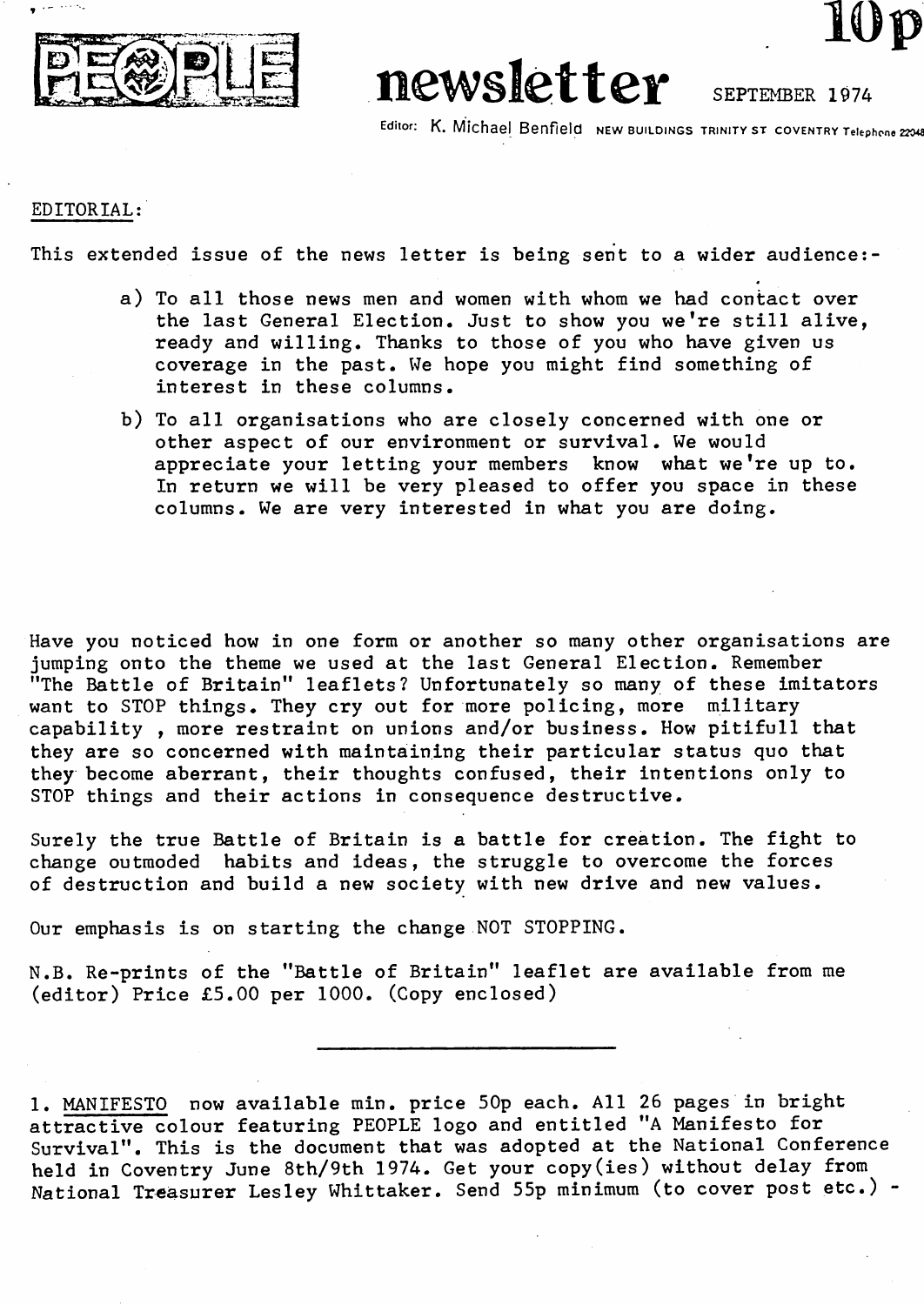£5 if you can afford it J

፝ጜ

2) REMEMBER ; Area Organisers Conference Saturday 28th. September. 1974 in Liverpool. Contact P. Murray 6, South Way, Liverpool 16.

Vacancy on N.E.C. for member responsible for Fund raising. Nominations please to National Secretary, Clive Lord.

Have you paid your annual subscriptions for 1974? Area/Local groups please remit your £1 per member. Isolated members please remit £1.50 each.to National Treasurer Lesley Whittaker.

Funds are low. Who can you presuade to send us a donation? Have you tried your better half? Children? Parents? Aunts? Uncles? Friends? Neighbours?

If not try them now - sell them a manifesto for a fiver or something, but please do help raise funds.

Any news is good news - tell me what changes or schemes you have made or in hand for publication in this' newsletter.

3) CANDIDATES FOR NEXT ELECTION. So far announced:

Elizabeth Davenport , The Nook, Littleworth, Worcester, standing for Birmingham Northfield.

When you announce your prospective parliamentary candidate don't forget to let the "Times" know. They carry a daily list.

If you want any information or help on how to set about fielding your own candidate write or ring Tony Whittaker TODAY.

4) PUBLIC CONCERN : What is it that worries John Citizen? Here are a few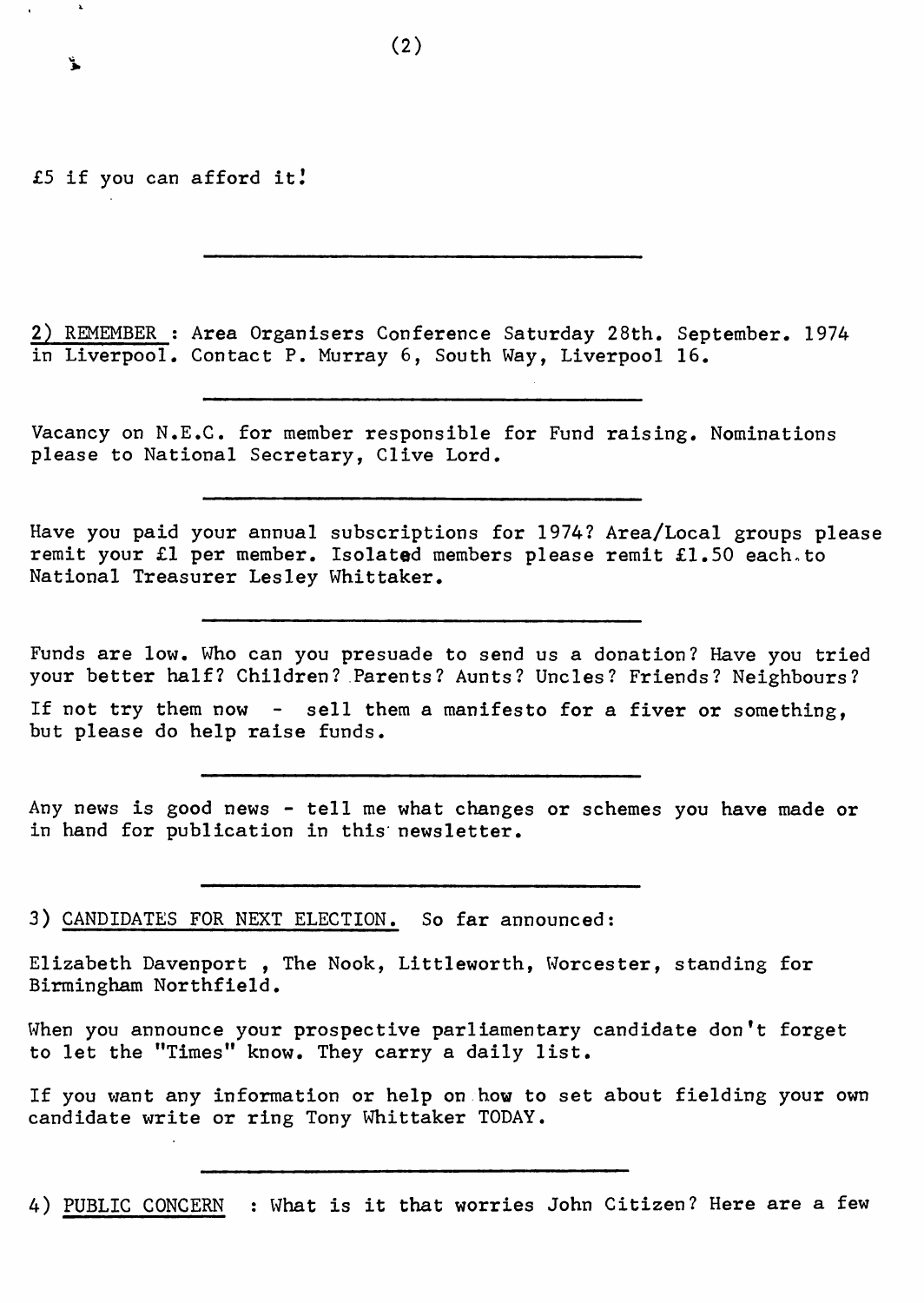of the main items. Inflation, Food prices, Housing, Dreadfull Waste, Large Companies, The Common Market, The Failure of other Politicians, Resistance to packaging, Resistance to mass media, Sceptiscism of reliability of media information, Regionalism -(London must not dominate). In short he has become confused and uncertain and is made more so everyday. Use this fact to spread PEOPLE and recruit members.

5) WHAT DOES PEOPLE OFFER ? Individuality. A logical attack on waste, bigness and cost of living. A realistic (if unpalatable) view of Britains future. Encouragement, Consistency through long term appraisal and planning as opposed to present 3-5 year parliament planning. In short the removal of confusion and creation of certainty.

6) POINTS OF VIEW, Questions and other items of interest for inclusion in this newsletter should be sent to me the Editor.

7) SPEAKERS - If you are organising meetings on your own or in conjunction with other societies and you would like speakers from N.E.C. or other specialists contact Clive Lord. If you are or have available people who are willing to speak on any topic please let Clive know.

8) WHAT NEWS HAVE YOU? Everyone in PEOPLE wants to know whats going on around the country. Tell me what you've been up to or have in prospect for publishing in the next news letter. Copy date 21st of the month.

<sup>9)</sup> HOW TO ESTABLISH A PEOPLE GROUP. Copies of this extremely valuable "instant PEOPLE pack" are available from National Secretary Clive Lord. If you know of an area that needs a group send for a free copy today, and start recruiting. YOU are very much needed.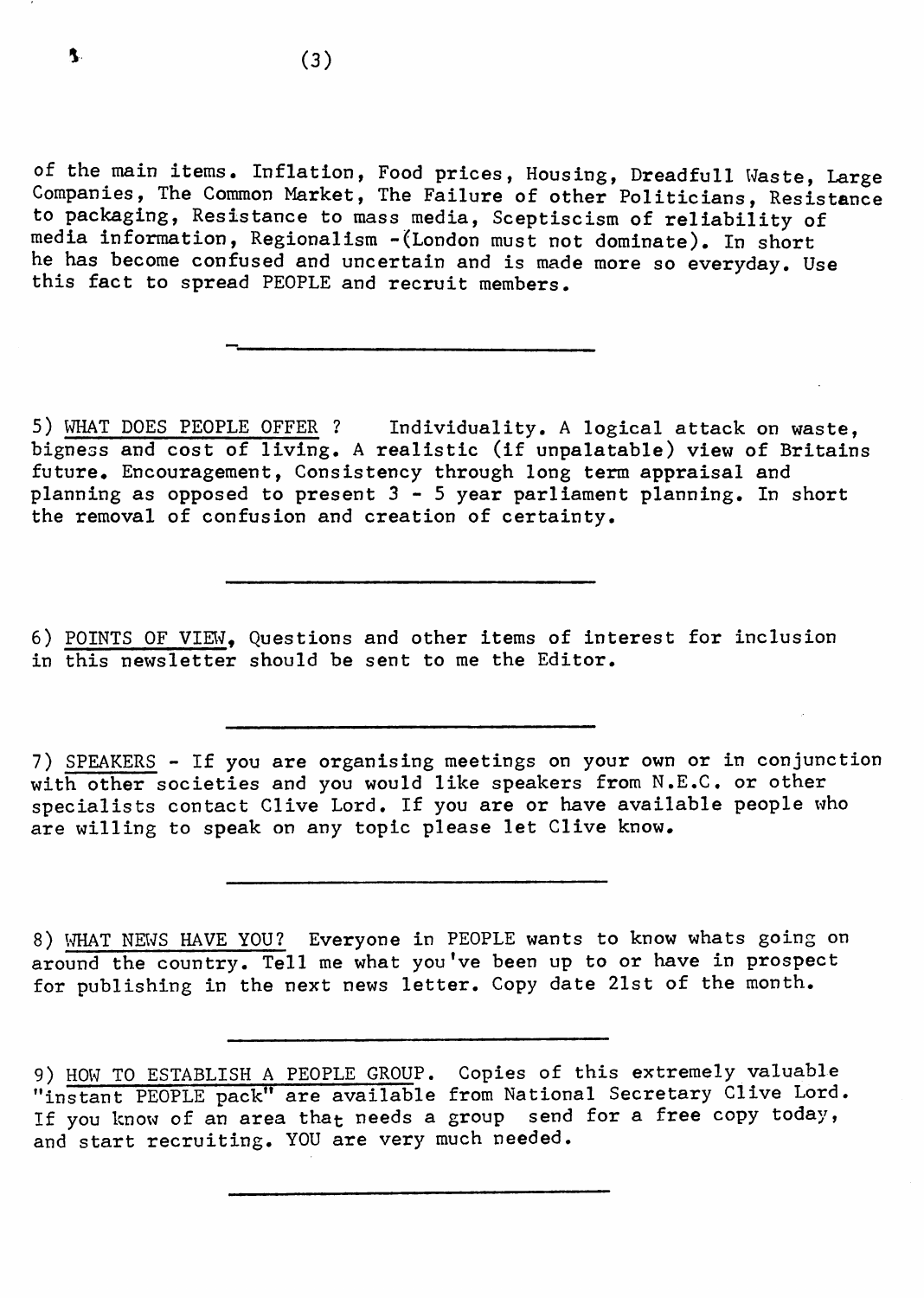$(4)$ 

10) CHANGE OF ADDRESS? If you have moved/are moving or know any other PEOPLE who have or will be please let me know NOW. It's vital we keep in touch.

11) WHAT CAN YOU DO? Ask other people to help you including other organisations in your area. Find one person in each street who will hold meetings, (Coffee mornings, drinks, parties etc.) on a regular basis. Ask personalities and journalists for their opinions and advice - you'll find they'll get involved.

12) HELP REQUIRED. Can you type? Write? Phone? Enthuse? Drive? Walk? Lick envelopes? Talk? Organise? Recruit? or have you just got time on your hands? Whatever your capabilities we need them. At the moment the N.E.C. requires 4 Key people as National Co-ordinators. Regional and local counterparts are also needed. If you feel that your capacity is underused or if you know of anyone who does e.g. Pensioners, Housewives,Community workers, Volunteer groups, Students etc, etc, then send names and addresses now to me (Editor)

13) URGENT MESSAGES. ATTENTION WORKING GROUPS.

Manifesto Revision. Item on the agenda of the area organisers meeting due to take place on 28th. September, is a report on the progress made by the working groups. Would all those who are acting as convenors for the groups please send to Peter Allen a report on progress made by their group to reach him before 26th. September. Ten working groups are now operating. The people to contact if you wish to contribute to any of them are:- Population - VAL STEVENS, 77 School Rd. Hall Green Birmingham B28 8JQ Economy - TOM GREEVES, 8 Middle Park Close, Selly Oak, Birmingham B29 4bt. Agriculture - IAN PEASLEY, 7 Charles Rd, Tipton, Staffs. Energy & Fuel - KEN PEFFERS, 26 Oak Rd, Leeds 7. Transport - MALCOLM KIMBER, Samlesbury Hall, Preston New Rd,Samlesbury PR50UP Social Welfare - DOROTHY HAYWARD, 19 Carleton Rd. London N7 Education - JOYCE ALLEN, 16 West Park Rd, LEEDS8. Natural Resources - Peter Allen, 16 West Park Rd. Leeds 8. P.A. and Government - Peter Allen, 16 West Park Rd. Leeds 8. Foreign Policy - DAMON THOMPSON , 2 Elm Row, Edingburgh EH74AA.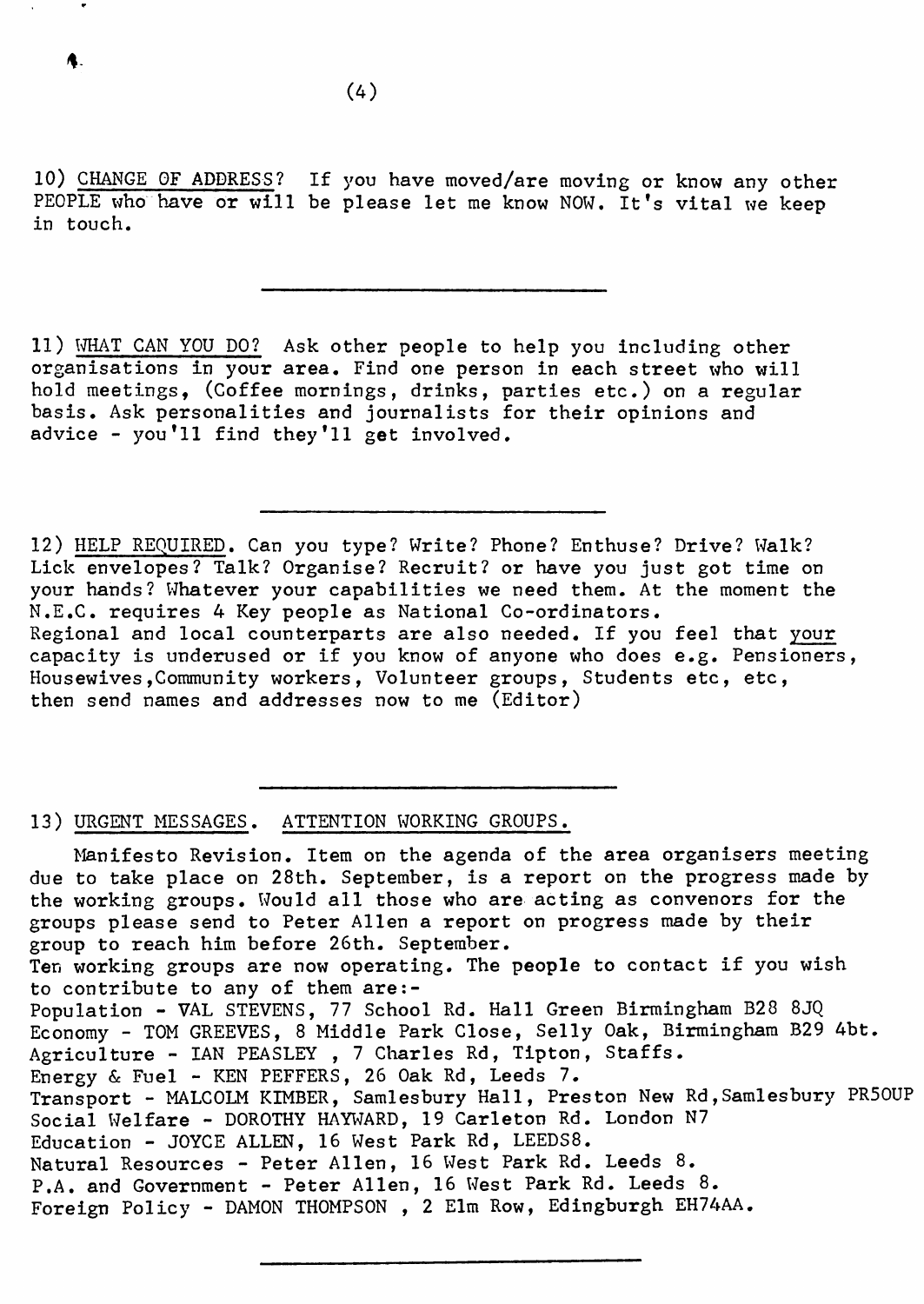14) HAVE'NT YOU DONE WELL.' From all over the country news continues to reach us albeit via devious routes, of substantial increases in membership, projects which involve the community, contact with other organisations and the like. From the reports we have you are all making a considerable impact and good impression. Well done. Keep up the goodwork - but why keep such a secret? Let everyone know via these pages.

## NEWS FROM THE AREA GROUPS.

IPSWICH The Marjorams have now organised several successfull meetings and now have a large(100+) effort in prospect for end September.

PORTSMOUTH. Most rapidly expanding group at the moment. Exerting much influence via Doctors and Overpopulation Group. This groups activities could lead to PEOPLE voice in the House of Lords.

WORCESTER/BIRMINGHAM Already preparing for election.

COVENTRY Interest being shown at grass roots Trade Union level as a result of 2 local press articles in 1 week.

CAITHNESS As you would expect from the Scots has excellent record of conversion of enquiries to paid up members.

CORNWALL Can we find another candidate as Dr. Edward Goldsmith may be out of the country at an October election.

LIVERPOOL Very busy with September Area Organisers conference. Also threatening to field 10 candidates as at June last *I*

NEWCASTLE - Welcome.

LEEDS - Well on the way to financing their candidate(s) thanks to jumble sales etc. Well done ladies!

MANCHESTER - Paul Carline now moved to Cornwall. Offers to replace his stirling work to Clive Lord please.

HUNTINGDON - Despite personal misfortunes Cherry Durant rapidly regaining good health and soldiering on regardless - Best wishes Cherry.

CARDIFF - Looks like another group on the way.

UNIVERSITIES/COLLEGES good use made of the vacation to disperse Knowledge of PEOPLE. Good work students. Your- efforts are well worthwhile.

N.E.C. Busy with publicity launch. Sending Manifesto to National Press, T.V. and Radio. Meetings are usually full and lengthy (6 hrs or so) due to upward pressure from your developing activities.

<sup>15)</sup> ADVERTISING. This advertisement has appeared FREE so far in "Towards Survival" and "The Ecologist" - with very good effect. Can you get the